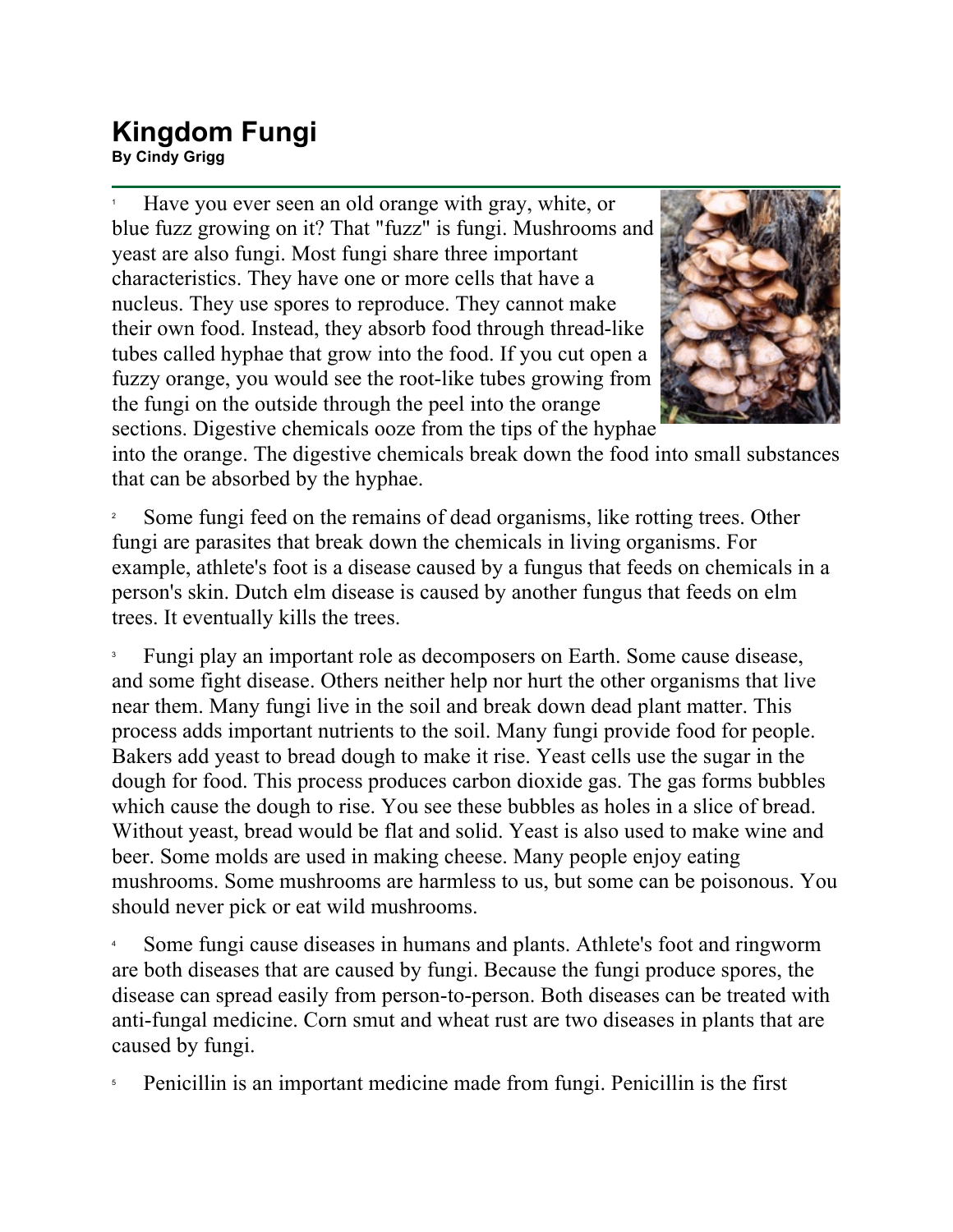known antibiotic, discovered in 1928 by Alexander Fleming. An antibiotic is used to treat bacterial infections in people and animals. Since the discovery of penicillin, many additional antibiotics have been found that come from fungi. Penicillin has saved the lives of many millions of people who would have died before the discovery of the antibiotic.

6 Some plants and fungi become partners. The fungi's hyphae grow among the plant's roots. The hyphae absorb more water and nutrients from the soil. The plant benefits because it can grow larger than it could alone. The fungi benefit by feeding on the extra food the plant makes and stores in its roots. This is a symbiotic relationship called mutualism. Some plants have become so dependent on their fungi partners they can't survive without them. Orchids are one plant that cannot grow without a fungi partner.

7 Fungi and algae first appeared in the fossil record one billion years ago. They have evolved a variety of adaptations that help them to survive in different environments. Humans have learned that some fungi are very helpful to them, while some fungi can be hurtful to them.

Copyright © 2009 edHelper